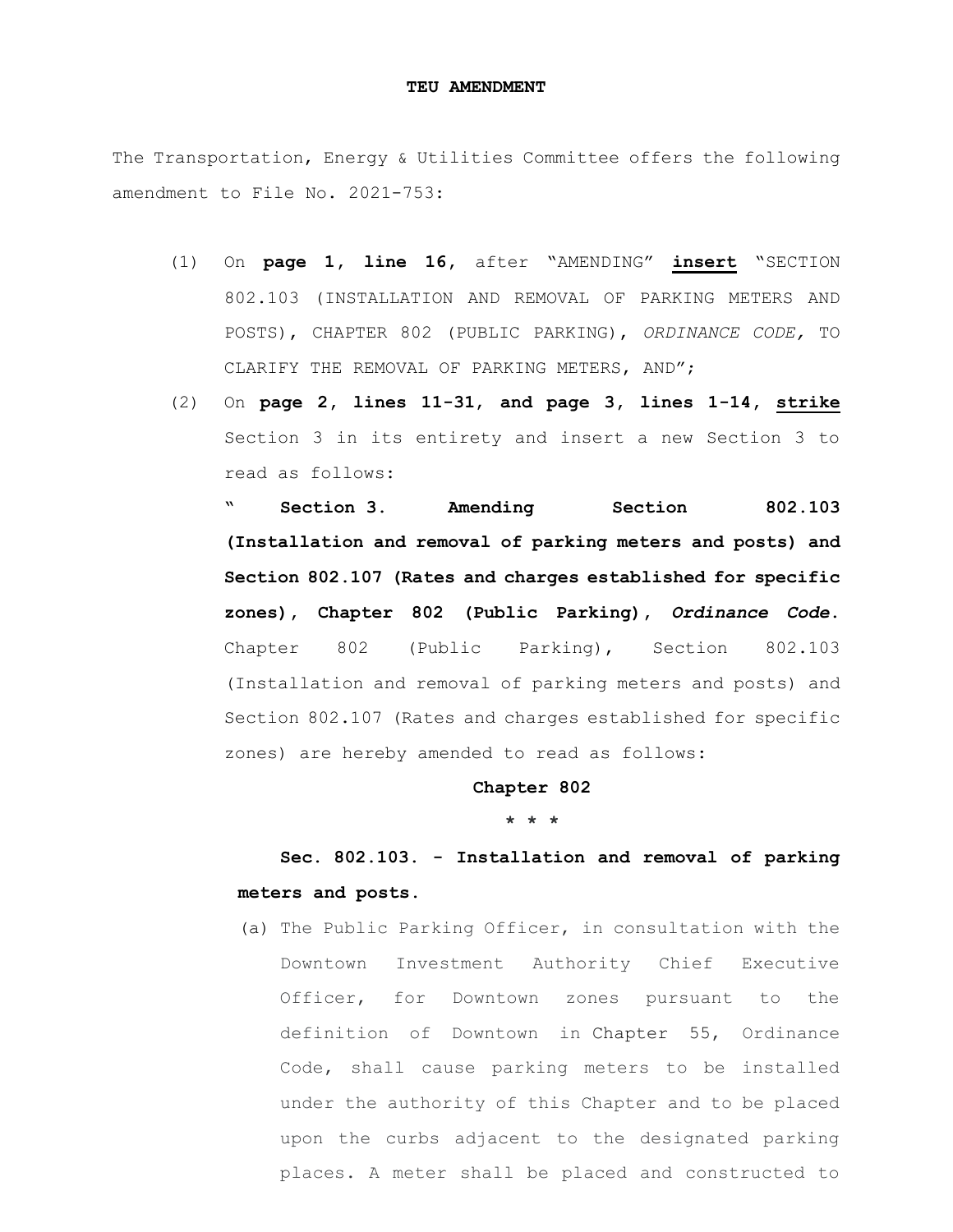display by a signal that the period of time permitted by the parking meter for vehicle parking has or has not expired. Each meter shall carry upon its face the period of time permitted adjacent to the meter and, when operated, shall indicate by dial or pointer the period of time legally remaining for vehicle parking adjacent to the meter.

(b) Parking meters and parking meter posts may be temporarily removed by the City to facilitate companies doing construction, insulation or repair work within the City. A company desiring such temporary removal of a parking meter and/or parking meter post shall apply to the Office of Public Parking for a permit and pay a permit fee as found in [www.coj.net/fees.](http://www.coj.net/fees) Parking meters and parking meter posts shall only be removed by the City. In addition to the removal permit fees provided for herein, the permit holder shall pay to the Office of Public Parking the rental permit fee and the monthly or daily parking meter rental charge as set forth in Section [802.105\(](https://library.municode.com/fl/jacksonville/codes/code_of_ordinances?nodeId=TITXXIIITRPA_CH802PUPA_S802.105MEPACHOVPAEXCEOFREPUOFSEREPAMEEXVEDIDIPLDIVELIPL)c).

#### **\* \* \***

# **Sec. 802.107. - Rates and charges established for specific zones.**

(a) The Chief Executive Officer (CEO) of<del>Economic</del> Development Officer, in consultation with the Downtown Investment-Authority Chief Executive Officer, for Downtown zones pursuant to the definition of Downtown in Chapter 55, Ordinance Code, shall develop rates and charges for each parking meter zone, and the times and days when these charges shall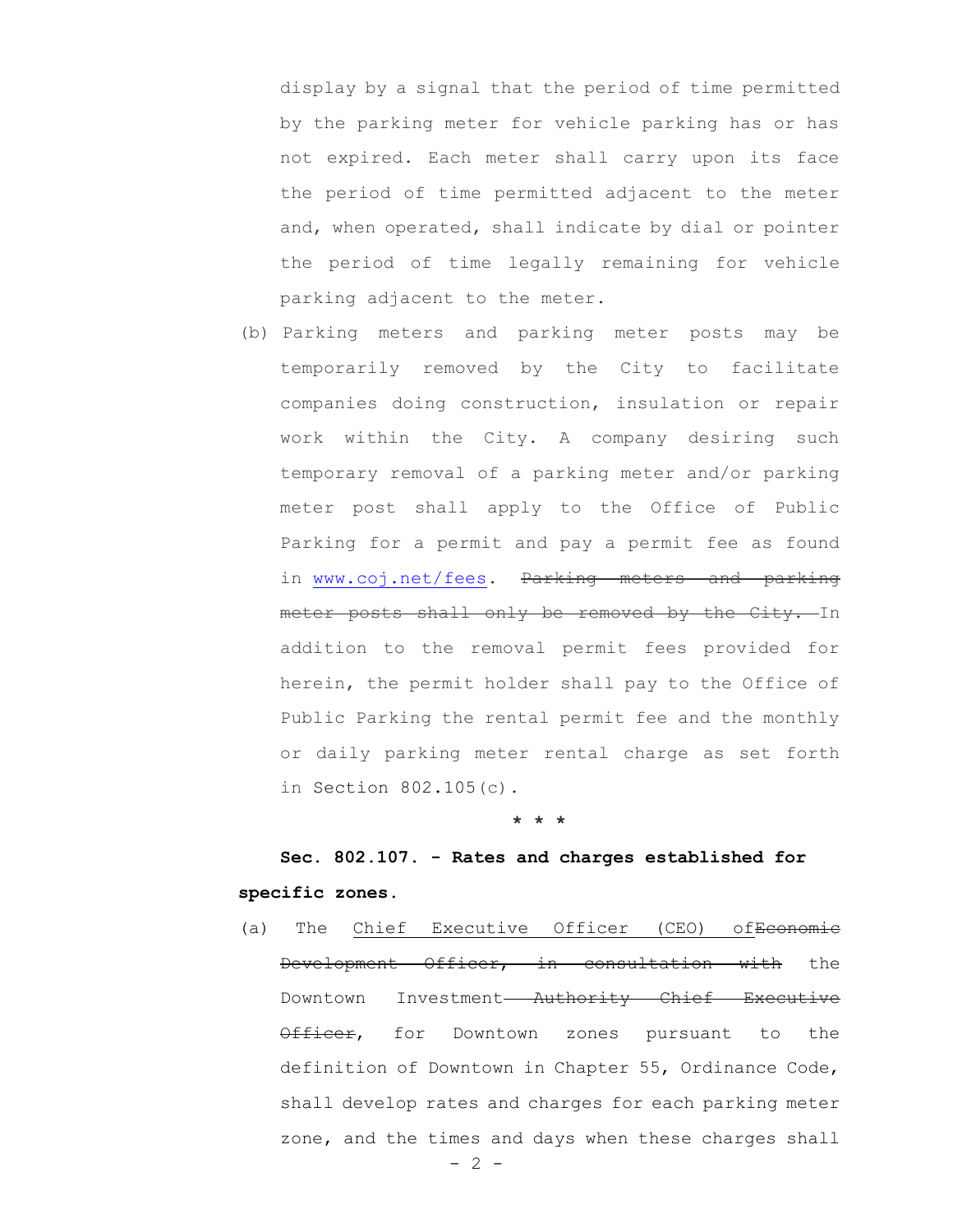be enforced. Rates shall be designed to provide for the most efficient use of on-street parking spaces, to be competitive with off-street parking facilities, and to achieve other downtown revitalization goals as determined by the Downtown Investment AuthorityOffice of Economic Development. The CEOEconomic Development Officer shall file the rate schedule and any subsequent change to the rate schedule with the Council Secretary, and such rates shall become effective upon such filing, unless and until the Council enacts an ordinance to the contrary.

- (b) The CEO<del>Economic Development Officer, in consultation</del> with the Downtown Investment Authority Chief Executive Officer, may develop a discount program for on-street parking to encourage short term parking in the downtown area. Such a discount program may involve graduated rates, payment using smartcards which may be sold at a discount, the waiving of parking citations under certain conditions, and any other policy or program designed to improve the perception, availability or value of on-street parking. The CEOEconomic Development Officer shall file any discount program and any subsequent change to the discount rate program with the Council Secretary, and such discounts shall become effective upon such filing, unless and until the Council enacts an ordinance to the contrary.";
- (3) On **page 2, line 4, strike** "**Exhibit 1**" and **insert "Revised Exhibit 1**, labeled as "Revised Exhibit 1, Rev Fees, November  $1, 2021$  - TEU"";
- (4) Remove **Exhibit 1** and replace with **Revised Exhibit 1**

- 3 -